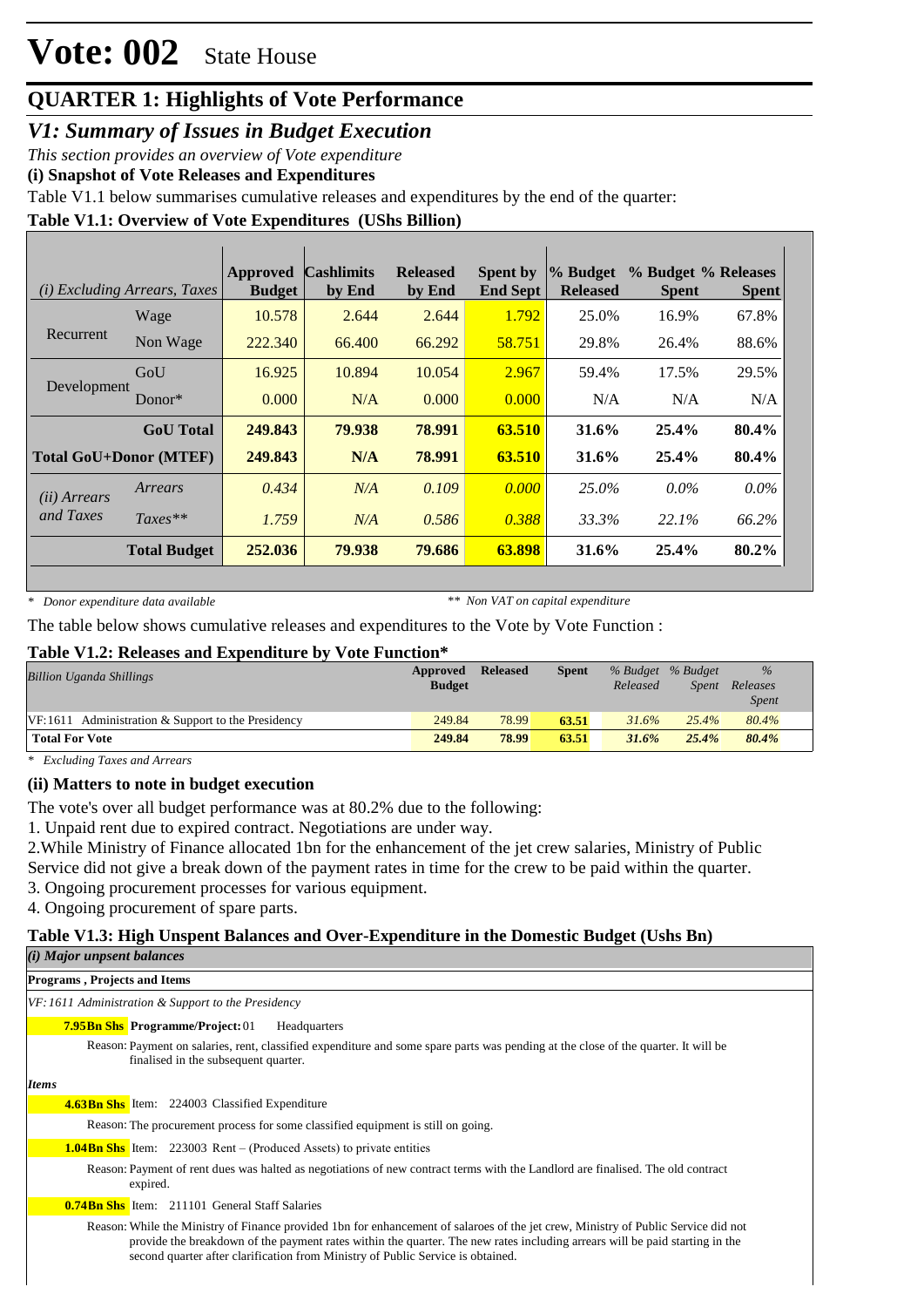# **Vote: 002** State House

### **QUARTER 1: Highlights of Vote Performance**

| ້                                                                       |
|-------------------------------------------------------------------------|
| <b>0.54Bn Shs</b> Item: 228002 Maintenance - Vehicles                   |
| Reason: Procurement of spare parts is still on going.                   |
| <b>Programs, Projects and Items</b>                                     |
| VF: 1611 Administration & Support to the Presidency                     |
| <b>7.27Bn Shs</b> Programme/Project: 0008 Support to State House        |
| Reason: Procurement of transport and other machinery was still on going |
| <b>Items</b>                                                            |
| <b>4.47Bn Shs</b> Item: 231004 Transport equipment                      |
| Reason: The procurement process is still on going                       |
| <b>2.48Bn Shs</b> Item: 231005 Machinery and equipment                  |
| Reason: Procurement process still on going.                             |
| (ii) Expenditures in excess of the original approved budget             |
| $\ast$<br><b>Excluding Taxes and Arrears</b>                            |

## *V2: Performance Highlights*

*This section provides highlights of output performance, focusing on key outputs and actions impelemented to improve section performance.*

 $\overline{\phantom{0}}$ 

#### **Table V2.1: Key Vote Output Indicators and Expenditures\***

| Vote, Vote Function<br><b>Key Output</b>                       | <b>Approved Budget and</b><br><b>Planned outputs</b> |        | <b>Cumulative Expenditure</b><br>and Performance                      |        | <b>Status and Reasons for any</b><br><b>Variation from Plans</b>                                                                   |       |  |  |  |
|----------------------------------------------------------------|------------------------------------------------------|--------|-----------------------------------------------------------------------|--------|------------------------------------------------------------------------------------------------------------------------------------|-------|--|--|--|
| Vote Function: 1611 Administration & Support to the Presidency |                                                      |        |                                                                       |        |                                                                                                                                    |       |  |  |  |
| <b>Output: 161104</b>                                          |                                                      |        | Regional integration & international relations promoted               |        |                                                                                                                                    |       |  |  |  |
| Description of Performance: 24 Countries visited               |                                                      |        | 12 countries were visited;                                            |        | The vote's performance is on<br>track. The bulk of the heads of<br>states planned to be hosted will<br>be hosted in the subsequent |       |  |  |  |
|                                                                | 15 Heads of State hosted                             |        | One head of state was hosted                                          |        |                                                                                                                                    |       |  |  |  |
|                                                                | 20 regional and International<br>meetings attended   |        | 11 International Meetings were<br>attended                            |        | quarters.                                                                                                                          |       |  |  |  |
| Performance Indicators:                                        |                                                      |        |                                                                       |        |                                                                                                                                    |       |  |  |  |
| Number of regional and<br>international meetings<br>attended   |                                                      | 20     |                                                                       | 11     |                                                                                                                                    |       |  |  |  |
| Number of Heads of State<br>hosted                             |                                                      | 15     |                                                                       | 1      |                                                                                                                                    |       |  |  |  |
| Number of countries visited                                    |                                                      | 24     |                                                                       | 12     |                                                                                                                                    |       |  |  |  |
| <b>Output Cost:</b>                                            | UShs Bn:                                             | 11.343 | <b>UShs Bn:</b>                                                       | 3.485  | % Budget Spent:                                                                                                                    | 30.7% |  |  |  |
| <b>Output: 161105</b>                                          | Trade, tourism & investment promoted                 |        |                                                                       |        |                                                                                                                                    |       |  |  |  |
| Description of Performance: 8 International Trade Meetings     | attended                                             |        | 01 international trade meeting<br>was attended:                       |        | The vote is on track. More<br>international trade meetings will<br>be attended in the course of the                                |       |  |  |  |
|                                                                |                                                      |        | New investments Commissioned 10 new investments were<br>commissioned; |        | Financial Year.                                                                                                                    |       |  |  |  |
|                                                                | Investors mobilised.                                 |        |                                                                       |        |                                                                                                                                    |       |  |  |  |
|                                                                |                                                      |        | Local and Intenational Investors<br>were mobilised.                   |        |                                                                                                                                    |       |  |  |  |
| Performance Indicators:                                        |                                                      |        |                                                                       |        |                                                                                                                                    |       |  |  |  |
| Number of International<br>Trade meetings attended             |                                                      | 8      |                                                                       | 1      |                                                                                                                                    |       |  |  |  |
| <b>Output Cost:</b>                                            | UShs Bn:                                             | 6.359  | UShs Bn:                                                              | 1.887  | % Budget Spent:                                                                                                                    | 29.7% |  |  |  |
| <b>Vote Function Cost</b>                                      | <b>UShs Bn:</b>                                      |        | 249.843 UShs Bn:                                                      | 63.510 | % Budget Spent:                                                                                                                    | 25.4% |  |  |  |
| <b>Cost of Vote Services:</b>                                  | UShs Bn:                                             |        | 249.843 UShs Bn:                                                      | 63.510 | % Budget Spent:                                                                                                                    | 25.4% |  |  |  |

*\* Excluding Taxes and Arrears*

The Vote is on track via output performance. It is expected that all outputs will be achieved at the end of the financial year if resources are availed on time.

#### **Table V2.2: Implementing Actions to Improve Vote Performance**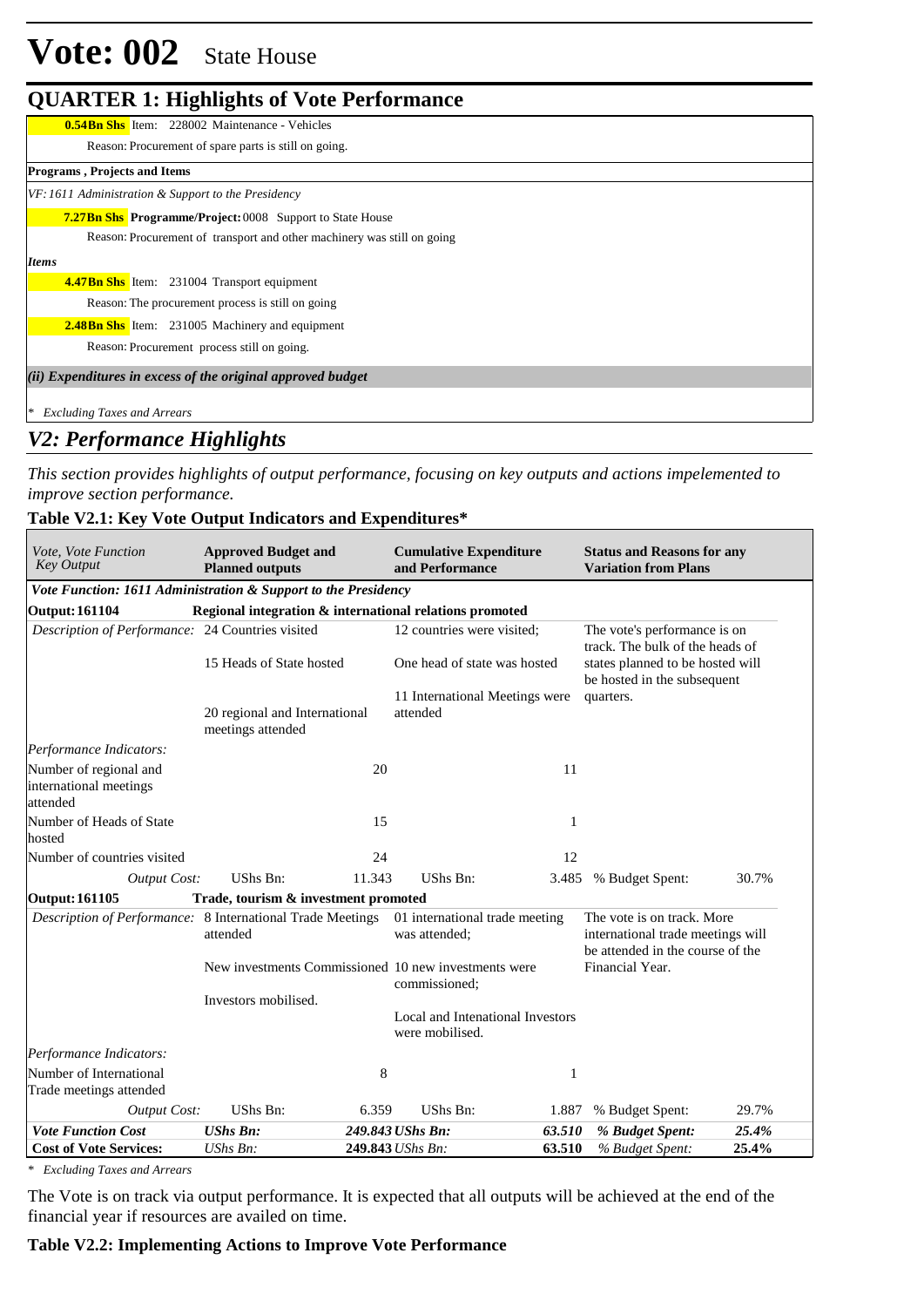# **Vote: 002** State House

### **QUARTER 1: Highlights of Vote Performance**

| <b>Planned Actions:</b>                                        | <b>Actual Actions:</b>                                                                                              | <b>Reasons for Variation</b> |
|----------------------------------------------------------------|---------------------------------------------------------------------------------------------------------------------|------------------------------|
| Vote: 002 State House                                          |                                                                                                                     |                              |
| Vote Function: 1611 Administration & Support to the Presidency |                                                                                                                     |                              |
| emerging issues as they arise                                  | Adjust our priorities to take care of critical <b>Reprioritisation of activities was done as</b> Nil<br>need arose. |                              |
|                                                                |                                                                                                                     |                              |

### *V3: Details of Releases and Expenditure*

*This section provides a comprehensive summary of the outputs delivered by the Vote and further details of Vote expenditures by Vote Function and Expenditure Item.*

#### **Table V3.1: GoU Releases and Expenditure by Output\***

| <b>Billion Uganda Shillings</b>                                                                    | Approved<br><b>Budget</b> | <b>Released</b> | <b>Spent</b> | $%$ GoU<br><b>Budget</b> | $%$ GoU<br><b>Budget</b> | $%$ GoU<br>Releases |
|----------------------------------------------------------------------------------------------------|---------------------------|-----------------|--------------|--------------------------|--------------------------|---------------------|
|                                                                                                    |                           |                 |              | Released                 | <i>Spent</i>             | Spent               |
| VF:1611 Administration & Support to the Presidency                                                 | 249.84                    | <b>78.99</b>    | 63.51        | 31.6%                    | 25.4%                    | 80.4%               |
| Class: Outputs Provided                                                                            | 234.35                    | 69.30           | 60.90        | 29.6%                    | 26.0%                    | 87.9%               |
| 161101 Adequate financial, human & logistical resources acquired and<br>availed                    | 18.95                     | 4.73            | 3.42         | 25.0%                    | 18.0%                    | 72.1%               |
| 161102 Logistical Support, Welfare & security provided to HE The<br>President, VP & their families | 70.48                     | 26.82           | 21.36        | 38.1%                    | 30.3%                    | 79.6%               |
| 161103 Masses mobilized towards poverty reduction, peace $\&$<br>development                       | 32.66                     | 9.89            | 8.73         | 30.3%                    | 26.7%                    | 88.3%               |
| 161104 Regional integration & international relations promoted                                     | 11.34                     | 3.55            | 3.48         | 31.3%                    | 30.7%                    | 98.2%               |
| 161105 Trade, tourism & investment promoted                                                        | 6.36                      | 1.94            | 1.89         | 30.6%                    | 29.7%                    | 97.1%               |
| 161106 Community outreach programmes and welfare activities attended                               | 94.56                     | 22.36           | 22.02        | 23.6%                    | 23.3%                    | 98.5%               |
| to                                                                                                 |                           |                 |              |                          |                          |                     |
| Class: Capital Purchases                                                                           | 15.49                     | 9.69            | 2.61         | 62.6%                    | 16.9%                    | 27.0%               |
| 161172 Government Buildings and Administrative Infrastructure                                      | 0.33                      | 0.08            | 0.06         | $25.0\%$                 | 17.8%                    | 71.2%               |
| 161175 Purchase of Motor Vehicles and Other Transport Equipment                                    | 11.30                     | 6.10            | 1.63         | 54.0%                    | 14.5%                    | 26.8%               |
| 161176 Purchase of Office and ICT Equipment, including Software                                    | 0.15                      | 0.04            | 0.02         | 25.0%                    | 11.1%                    | 44.3%               |
| 161177 Purchase of Specialised Machinery & Equipment                                               | 3.35                      | 3.35            | 0.89         | 100.0%                   | 26.6%                    | 26.6%               |
| 161178 Purchase of Office and Residential Furniture and Fittings                                   | 0.36                      | 0.12            | 0.02         | 33.3%                    | 4.3%                     | 12.9%               |
| <b>Total For Vote</b>                                                                              | 249.84                    | 78.99           | 63.51        | 31.6%                    | 25.4%                    | 80.4%               |

*\* Excluding Taxes and Arrears*

#### **Table V3.2: 2015/16 GoU Expenditure by Item**

|              | <b>Billion Uganda Shillings</b>                          | Approved<br><b>Budget</b> | <b>Releases</b> | <b>Expend-</b><br>iture | % Budged<br><b>Released</b> | % Budget<br><b>Spent</b> | %Releases<br><b>Spent</b> |
|--------------|----------------------------------------------------------|---------------------------|-----------------|-------------------------|-----------------------------|--------------------------|---------------------------|
|              | <b>Output Class: Outputs Provided</b>                    | 234.35                    | 69.30           | 60.90                   | 29.6%                       | 26.0%                    | 87.9%                     |
|              | 211101 General Staff Salaries                            | 10.58                     | 2.64            | 1.79                    | 25.0%                       | 16.9%                    | 67.8%                     |
|              | 211103 Allowances                                        | 14.67                     | 3.93            | 3.79                    | 26.8%                       | 25.8%                    | 96.4%                     |
|              | 213001 Medical expenses (To employees)                   | 0.07                      | 0.02            | 0.02                    | 29.5%                       | 29.5%                    | 100.0%                    |
|              | 213002 Incapacity, death benefits and funeral expenses   | 0.05                      | 0.01            | 0.00                    | 25.0%                       | 2.9%                     | 11.5%                     |
|              | 221001 Advertising and Public Relations                  | 0.05                      | 0.01            | 0.01                    | 27.4%                       | 27.2%                    | 99.3%                     |
|              | 221002 Workshops and Seminars                            | 0.06                      | 0.02            | 0.00                    | 33.3%                       | 0.0%                     | 0.0%                      |
|              | 221003 Staff Training                                    | 0.79                      | 0.03            | 0.03                    | 3.3%                        | 3.3%                     | 100.0%                    |
|              | 221004 Recruitment Expenses                              | 0.01                      | 0.00            | 0.00                    | 0.0%                        | 0.0%                     | N/A                       |
|              | 221007 Books, Periodicals & Newspapers                   | 0.08                      | 0.02            | 0.02                    | 28.0%                       | 27.2%                    | 97.4%                     |
|              | 221008 Computer supplies and Information Technology (IT) | 0.23                      | 0.06            | 0.05                    | 25.1%                       | 22.1%                    | 87.8%                     |
|              | 221009 Welfare and Entertainment                         | 4.76                      | 1.17            | 0.68                    | 24.6%                       | 14.2%                    | 57.8%                     |
|              | 221010 Special Meals and Drinks                          | 3.89                      | 1.07            | 0.98                    | 27.6%                       | 25.3%                    | 91.7%                     |
|              | 221011 Printing, Stationery, Photocopying and Binding    | 0.47                      | 0.08            | 0.04                    | 16.9%                       | 8.9%                     | 52.7%                     |
|              | 221016 IFMS Recurrent costs                              | 0.01                      | 0.00            | 0.00                    | 25.0%                       | 13.4%                    | 53.8%                     |
|              | 221017 Subscriptions                                     | 0.09                      | 0.02            | 0.00                    | 25.0%                       | 0.0%                     | 0.0%                      |
|              | 221020 IPPS Recurrent Costs                              | 0.03                      | 0.01            | 0.00                    | 25.0%                       | 8.0%                     | 32.0%                     |
|              | 222001 Telecommunications                                | 1.42                      | 0.36            | 0.21                    | 25.0%                       | 14.9%                    | 59.4%                     |
|              | 222002 Postage and Courier                               | 0.01                      | 0.00            | 0.00                    | 27.9%                       | 15.8%                    | 56.6%                     |
|              | 222003 Information and communications technology (ICT)   | 0.06                      | 0.02            | 0.00                    | 25.0%                       | 0.3%                     | 1.2%                      |
|              | 223003 Rent – (Produced Assets) to private entities      | 1.81                      | 1.17            | 0.13                    | 64.9%                       | 7.2%                     | 11.1%                     |
|              | 223005 Electricity                                       | 1.03                      | 0.26            | 0.23                    | 25.0%                       | 22.8%                    | 91.0%                     |
| 223006 Water |                                                          | 0.61                      | 0.15            | 0.15                    | 25.0%                       | 24.1%                    | 96.6%                     |
|              | 223007 Other Utilities- (fuel, gas, firewood, charcoal)  | 0.06                      | 0.02            | 0.00                    | 25.0%                       | 2.5%                     | 10.0%                     |
|              | 224001 Medical and Agricultural supplies                 | 0.18                      | 0.04            | 0.04                    | 24.1%                       | 24.1%                    | 100.0%                    |